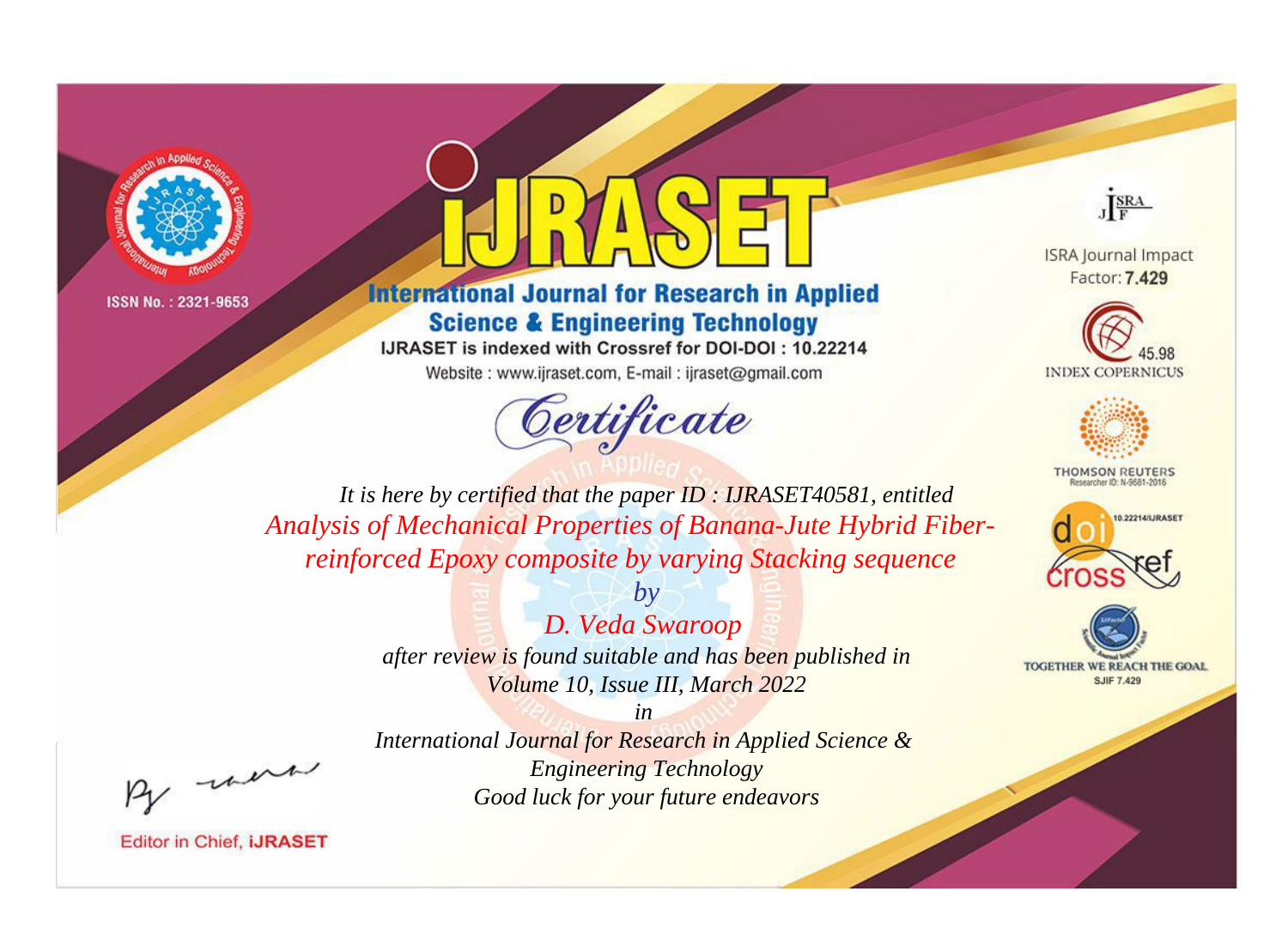



## **International Journal for Research in Applied Science & Engineering Technology**

IJRASET is indexed with Crossref for DOI-DOI: 10.22214 Website: www.ijraset.com, E-mail: ijraset@gmail.com





**ISRA Journal Impact** Factor: 7.429





**THOMSON REUTERS** 



TOGETHER WE REACH THE GOAL **SJIF 7.429** 

*It is here by certified that the paper ID : IJRASET40581, entitled Analysis of Mechanical Properties of Banana-Jute Hybrid Fiberreinforced Epoxy composite by varying Stacking sequence*

> *by D. Mahesh Raju after review is found suitable and has been published in Volume 10, Issue III, March 2022*

, un

*International Journal for Research in Applied Science & Engineering Technology Good luck for your future endeavors*

*in*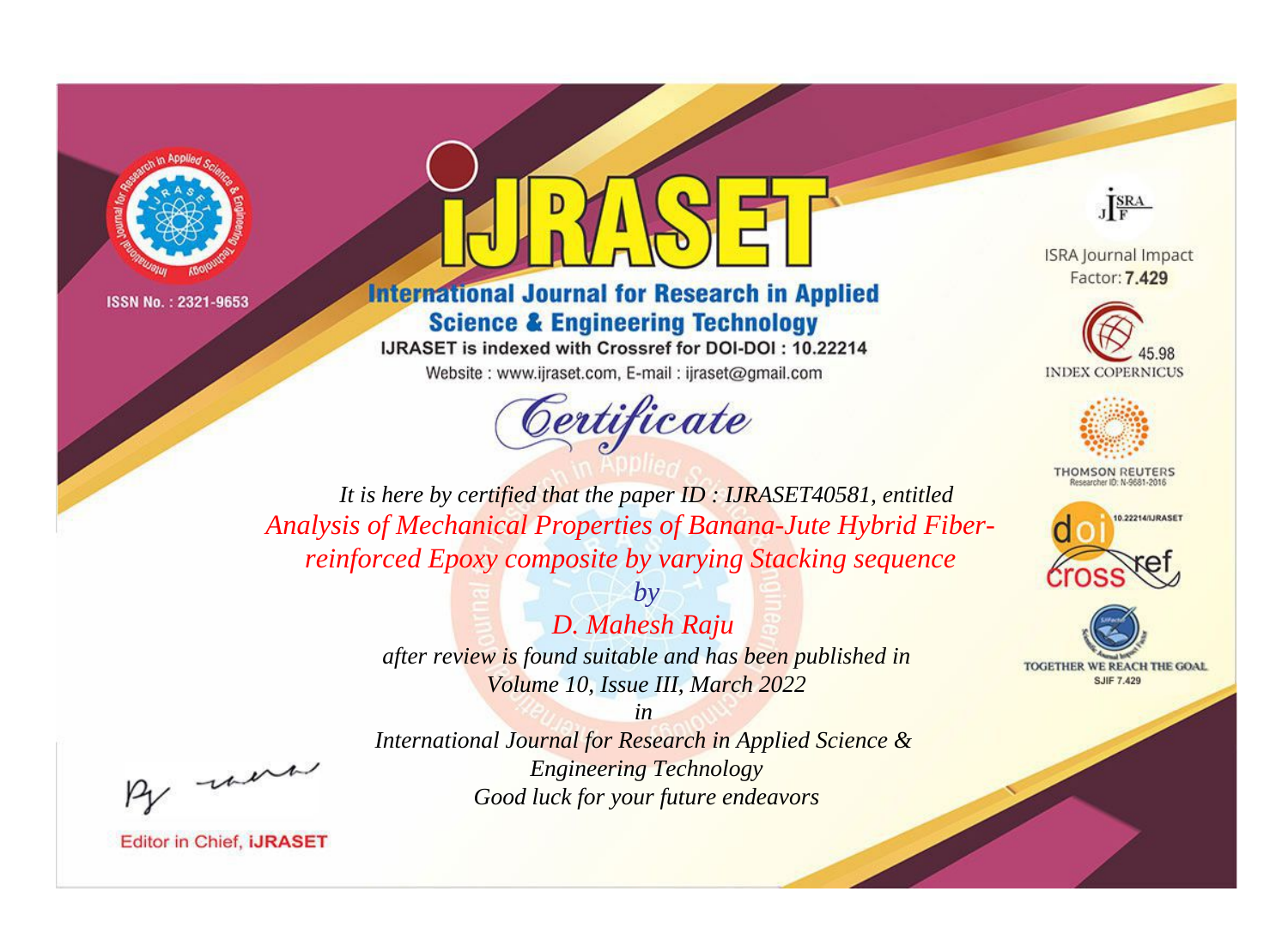



## **International Journal for Research in Applied Science & Engineering Technology**

IJRASET is indexed with Crossref for DOI-DOI: 10.22214 Website: www.ijraset.com, E-mail: ijraset@gmail.com





**ISRA Journal Impact** Factor: 7.429





**THOMSON REUTERS** 



TOGETHER WE REACH THE GOAL **SJIF 7.429** 

*It is here by certified that the paper ID : IJRASET40581, entitled Analysis of Mechanical Properties of Banana-Jute Hybrid Fiberreinforced Epoxy composite by varying Stacking sequence*

> *by Ch. Yaswanth after review is found suitable and has been published in Volume 10, Issue III, March 2022*

*in International Journal for Research in Applied Science & Engineering Technology Good luck for your future endeavors*

, un